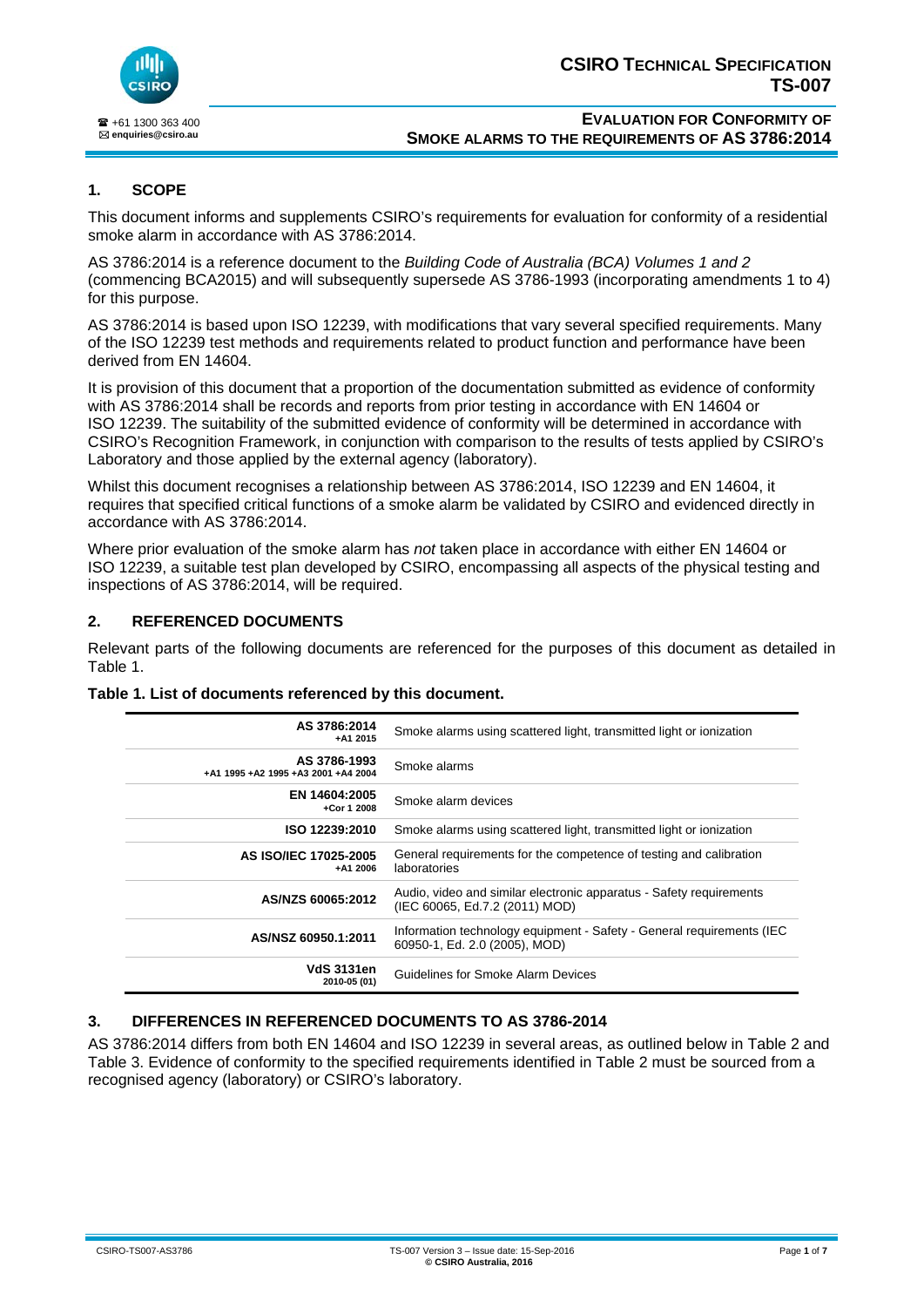#### **Table 2. Key differences in requirements of referenced documents (Standards) related to residential smoke alarms.**

| <b>Clauses</b> | Title                              | AS 3786:2014<br>ISO 12239:2010                                 |                                                                      | EN 14604:2005                                                             |  |
|----------------|------------------------------------|----------------------------------------------------------------|----------------------------------------------------------------------|---------------------------------------------------------------------------|--|
| 4.11           | Service-<br>Disconnect<br>facility | Disconnect facility                                            | Not required                                                         |                                                                           |  |
| 4.22           | Marking                            | Varied                                                         |                                                                      |                                                                           |  |
| 5.10           | Corrosion test                     | 21 days                                                        | 4 days                                                               |                                                                           |  |
| 5.15           | <b>EMC</b> tests                   | EN 50130-4:2010 <sup>2</sup>                                   | EN50130-4 <sup>3</sup>                                               |                                                                           |  |
| 5.16           | <b>Fire Sensitivity</b>            | Samples 17, 18 19 and 20 <sup>4</sup>                          | Samples 1,2, 19 and<br>20 <sup>5</sup>                               | Samples 1,2,<br>19 and $205$                                              |  |
| 5.17           | Sounder<br>Durability              | Five alarm samples tested following<br>environmental exposures | Five alarm samples<br>tested following<br>environmental<br>exposures | One alarm<br>sample tested<br>without prior<br>environmental<br>exposure. |  |
| 5.25           | Electrical safety                  | AS/NZS 60065:2012<br>AS/NZS 60950:2011<br>(various clauses)    | IEC 60065:2001<br>IEC 60950-1:2005<br>(various clauses)              | EN 60065:2002<br>EN 60950-<br>1:2001<br>(various<br>clauses)              |  |

### **4. EVALUATION FOR CONFORMITY**

Technical Verification with the requirements of this document shall reference the schedule as detailed in Table 3.

### **4.1. Critical Functions**

Residential smoke alarms operate by detecting airborne smoke particles, typically either by a light scattering or ionisation technique, and immediately emit an alert signal through the operation of an inbuilt sounder. Detection of smoke followed by generation of an alarm signal are considered to be the two critical functions of a residential smoke alarm.

To validate the evidence of conformity provided in the form of test reports from a recognised agency, critical functions of each model of smoke alarm shall be verified by CSIRO through evaluation in accordance with clauses 5.3 (*Initial sensitivity*) and 5.18 (*85 dBA sound output*).

Results of critical function tests to clauses 5.3 and 5.18 shall provide:

- 1. Demonstration that critical functional performance of the submitted product(s) is within the specified requirements of AS 3786:2014, and
- 2. Data which is sufficient to ensure that the product submitted for evaluation to AS 3786:2014 is identical to the product previously evaluated. Once correspondence to prior evaluation is suitably demonstrated, the detail in the supplied test report(s) may then be accepted as demonstrating conformity to the remainder of requirements of AS 3786:2014 where appropriate.

Additional tests shall be necessary if differences are identified between AS 3786:2014 and prior evaluations conducted in accordance with EN 14604 or ISO 12239 (see Section 3)

For mains-powered smoke alarms, conformance with the relevant parts of AS/NZS 60065:2012, as required by clause 5.25 (*Electrical safety*), shall be verified by CSIRO as suitably documented, relevant, and complete

<sup>2</sup> AS 3786:2014 requires evidence of conformity to the latest version of EN50130-4, which is at date of issue of this document is EN50130-4:2010. Smoke alarms evaluated to EN 14604 or ISO 12239 may have been subjected to EMC tests in accordance with an earlier revision of EN50130-4 and therefore require re-evaluation for EMC immunity.

 $5$  Two most (1, 2) and two least (19, 20) alarm samples following Initial Sensitivity ranking (also see Footnote 4).

<sup>&</sup>lt;sup>1</sup> The additional requirements to EN 14604 specified in VdS 3131 include a SO<sub>2</sub>, corrosion (endurance) test of 21 days duration. It is anticipated, therefore, that EN 14604 may include this requirement in a future revision or amendment. Evaluation smoke alarms in Germany by VdS may therefore include, or have included, some or all of the noted variations between AS 3786:2014 and EN 14604 and ISO 12239, depending on the date(s) of prior testing. However, the variation between AS 3786:2014, ISO 12239 and EN 14604 related to the Sounder Durability test is l kely to mandate a 21 day corrosion test during evaluation to AS 3786:2014.

<sup>&</sup>lt;sup>3</sup> Undated reference, where the latest edition applies. Therefore, depending on the date of evaluation, either the 1995 or 2010 revision of EN50130-4 may have applied.

<sup>4</sup> Test samples are ordered following Initial Sensitivity (Clause 5.3) from most to least sensitive. Samples 17, 18, 19 and 20 are therefore the least sensitive of all of the (twenty) alarm samples required to be tested.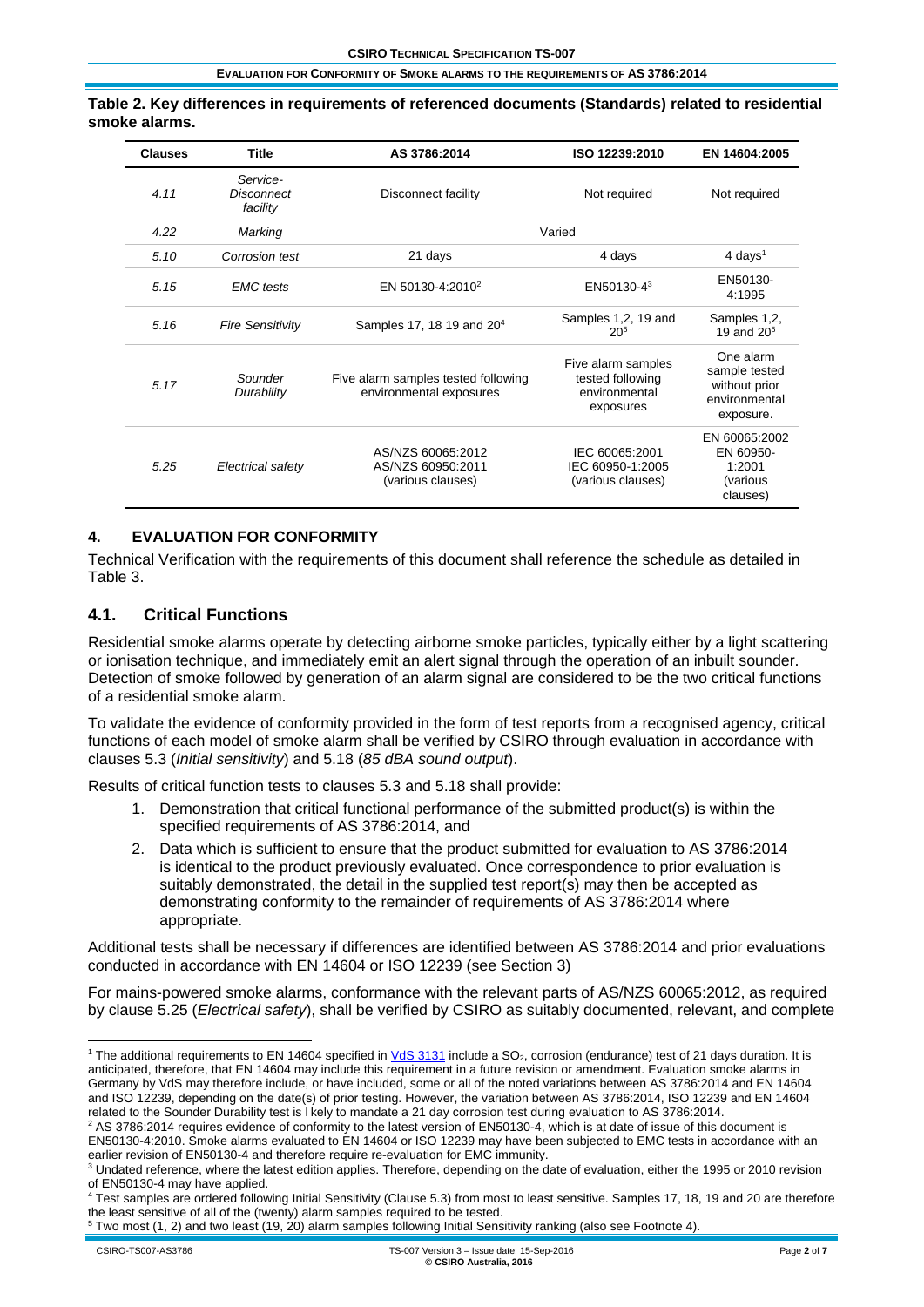(also see Section 4.3, below). Where necessary, CSIRO may co-ordinate an electrical safety assessment at a suitable external laboratory.

Evaluation to Clause 5.25 (via assessment to AS/NZS 60065:2012) ensures that the submitted product meets electrical safety requirements for smoke alarms in Australia and New Zealand. It remains the responsibility of the *Responsible Supplier* to ensure that any and all further electrical safety requirements are met. More information may be obtained from the Electrical Regulatory Authorities Council6.

## **4.2. Marking and Data**

The requirements of AS 3786:2014 vary significantly from EN 14604 and ISO 12239 to the extent that clauses 4.22 (*Marking*) and 4.23 (*Data)* require mandatory evaluation by CSIRO's laboratory.

Furthermore, it is anticipated that the product(s) being submitted for evaluation by CSIRO may be designated differently to those described and reported by prior evaluations. Such changes to product labelling, packaging and point-of-sale information (e.g. Instruction Manual) shall require re-evaluation to clause 4.22 (*Marking*) and 4.23 (*Data*).

## **4.3. Electrical Safety**

Clauses 4.14 and 5.25 (*Electrical safety*) of AS 3786:2014 require that smoke alarms do not present hazards to the human body related to electrical currents (shock), excessive temperature, or the start and spread of fire.

Various electrical safety requirements, as specified by AS/NZS 60065:2012, are nominated by Clause 5.25 of AS 3786:2014. AS/NZS 60065:2012 is an adoption of IEC 60065 Ed. 7.2 (2011) with further specific variations for Australia and New Zealand to Sections 7 (*Heating under normal operating conditions*), 14 (*Components*), 15 (*Terminals*), 16 (*External flexible cords*), 19 (*Stability and mechanical hazards*), 20 (*Resistance to fire*), and Annex B (*Apparatus connected to the Telecommunications Networks*).

The electrical safety requirements of ISO 12239:2010 and EN 14604:2005 are principally drawn from IEC 60065:2005 and EN 60065:2002, respectively.

For the purposes of demonstrating compliance to AS 3786:2014, prior evaluation of a smoke alarm to Clause 20 of IEC 60065 Ed 7.2 will be sufficient to meet the requirements of AS/NZS 60065:2012 if both of the following can additionally be demonstrated:

1. Mechanical parts with mass in excess of 4 g, that are not metal, glass or ceramic, are constructed from materials with a flammability category of V-1 or greater (i.e. V-0) according to IEC 60695-11-10.

For evaluation of smoke alarms, this requirement may be interpreted as being relevant to housings, bases, smoke chambers, top covers or the like, which are typically moulded from thermoplastic materials

2. Bare printed circuit board (PCB) materials (i.e. PCBs excluding small electrical components that are typically fitted such as transistors, capacitors, and integrated circuits and the like) are constructed from materials with a flammability category V-1 or greater (i.e. V-0) according to IEC 60695-11-10.

It is anticipated that the above may be satisfied by review and assessment of the relevant material datasheets for plastic materials used in the construction of mechanical parts, and the datasheets of the bare PCB materials used.

Revisions of IEC 60065 earlier than edition 7.2 may not correlate with AS/NZS 60065:2012, and evaluation in strict accordance with either EN 14604 or ISO 12239 may therefore *not* satisfy the relevant electrical safety requirements of AS 3786:2014.

Additional specified electrical safety requirements of AS 3786:2014 include selected clauses of AS/NZS 60950.1:2011, which is an adoption of IEC 60950-1:2005 +TC:2006 +A1:2009 with further specific variations for Australia and New Zealand. The corresponding requirements of ISO 12239:2010 and EN 14604:2005 are drawn from IEC 60950-1:2005 and EN 60950-1:2001, respectively).

Therefore, the requirements of published revisions of IEC 60950-1 may not correlate with AS/NZS 60065:2012, and evaluation in strict accordance with either EN 14604 or ISO 12239 may therefore *not* satisfy the relevant electrical safety requirements of AS 3786:2014.

To ensure that smoke alarms are assessed to the appropriate electrical safety requirements, it is mandatory that smoke alarms are evaluated exactly as specified in Clause 5.25 of AS 3786:2014. To ensure this,

 <sup>6</sup> More information is available at www.erac.gov.au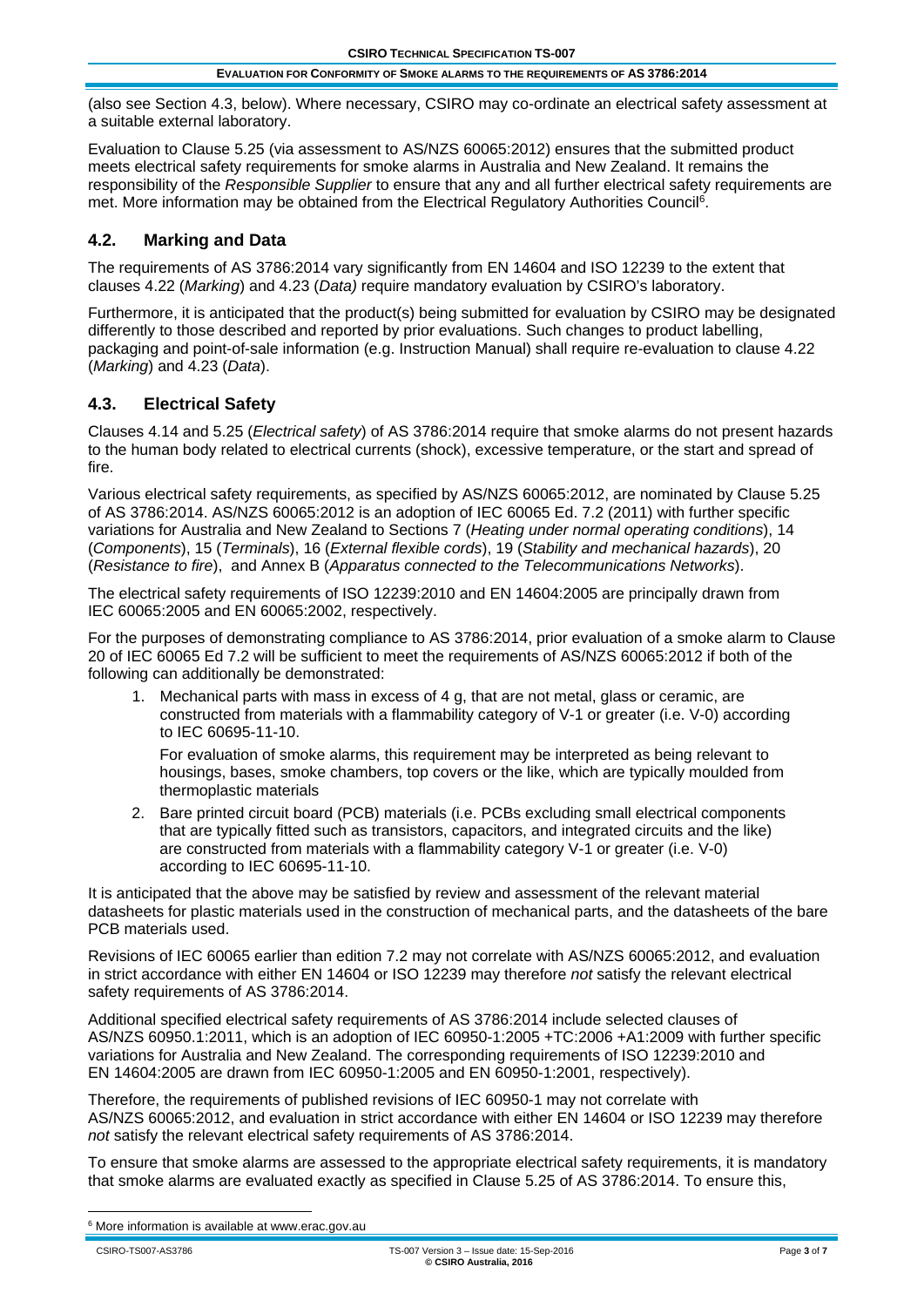evidence of conformity to the relevant and specified requirements of AS/NZS 60065:2012 and AS/NZS 60950.1:2011 shall be provided. CSIRO may facilitate an electrical safety evaluation at an external laboratory in Australia to assist in meeting these requirements, if necessary.

Appendix A of this Technical Specification lists various published revisions of electrical safety standards, covering AS/NZS, EN and IEC documents and their relationship to AS 3786:2014, EN 14604 and ISO 12239.

## **4.4. Evaluation Schedule**

Recognising prior evaluation, plus evaluation of critical conformity elements of AS 3786:2014, the schedule detailed in Table 3 shall be applied.

### **Table 3. AS 3786:2014 conformity evaluation schedule.**

Notes:

- 1. Critical functions are denoted in **bold** text.
- 2. Results of critical function tests applied by CSIRO shall be compared to results recorded in the test report produced by the recognised agency.
- 3. Evidence of conformity to Clause 3.5 of AS 3786-1993 may be suitable if obtained from CSIRO within the last five (5) years from date of application.
- 4. Required to be conducted to provide pre-conditioned samples for the Sounder Durability test (Clause 5.17 of AS 3786:2014).
- 5. Evidence of conformity to Clause 5.15 EN 14604:2005 is deemed to be suitable evidence of conformity to clause 5.16 of AS 3786:2014.

| <b>Clauses</b>    | <b>Title</b>                     | Acceptable source(s) of evidence of conformity                                                      | <b>Additional</b><br><b>Information and</b><br>Correlation |
|-------------------|----------------------------------|-----------------------------------------------------------------------------------------------------|------------------------------------------------------------|
| 4                 | General                          | ÷                                                                                                   |                                                            |
| 4.1 to<br>4.10    | Various                          | Validated evaluation by a recognised agency                                                         |                                                            |
| 4.11              | Service-<br>Disconnect facility  | <b>CSIRO</b>                                                                                        | Variation from ISO 12239<br>and EN 14604.                  |
| $4.12$ to<br>4.21 | Various                          | Validated evaluation by a recognised agency                                                         |                                                            |
| 4.22              | Marking                          | CSIRO<br>(if smoke alarm marking is varied for Australian specific model)                           | EN 14604 Cl. 4.19<br>ISO 12239 Cl. 4 21                    |
| 4.23              | Data                             | <b>CSIRO</b><br>(if associated smoke alarm product data is varied for Australian<br>specific model) | EN 14604 Cl. 4.19<br>ISO 12239 Cl. 4 22                    |
| 4.34              | Software                         | Validated evaluation by a recognised agency                                                         | EN 14604 Cl. 4.17<br>ISO 12239 Cl. 4 23                    |
| 5                 | Tests                            |                                                                                                     |                                                            |
| 5.1               | General                          |                                                                                                     | EN 14604 Cl. 5.1<br>ISO 12239 Cl. 5.1                      |
| 5.2               | <b>Directional</b><br>Dependence | Validated evaluation by a recognised agency                                                         | EN 14604 Cl. 53<br>ISO 12239 CI. 5 2                       |
| 5.3               | <b>Initial sensitivity</b>       | CSIRO (See Note 2, above) and comparison to validated<br>evaluation by a recognised agency.         | EN 14604 Cl. 5.4<br>ISO 12239 Cl. 53                       |
| 5.4               | Repeatability                    | Validated evaluation by a recognised agency                                                         | EN 14604 Cl. 52<br>ISO 12239 Cl. 5.4                       |
| 5.5               | <b>Air Movement</b>              | Validated evaluation by a recognised agency                                                         | EN 14604 Cl. 5 5<br>ISO 12239 Cl. 55                       |
| 5.6               | Dazzling                         | Validated evaluation by a recognised agency                                                         | EN 14604 Cl. 5 6<br>ISO 12239 CI. 56                       |
| 5.7               | Dry Heat<br>(operational)        | CSIRO (See Note 4, above)                                                                           | EN 14604 Cl. 5.7<br>ISO 12239 CI. 5.7                      |
| 5.8               | Cold (operational)               | CSIRO (See Note 4, above)                                                                           | EN 14604 Cl. 58<br>ISO 12239 CI. 58                        |
| 5.9               | Damp heat<br>(operational)       | CSIRO (See Note 4, above)                                                                           | EN 14604 Cl. 59<br>ISO 12239 CI, 59                        |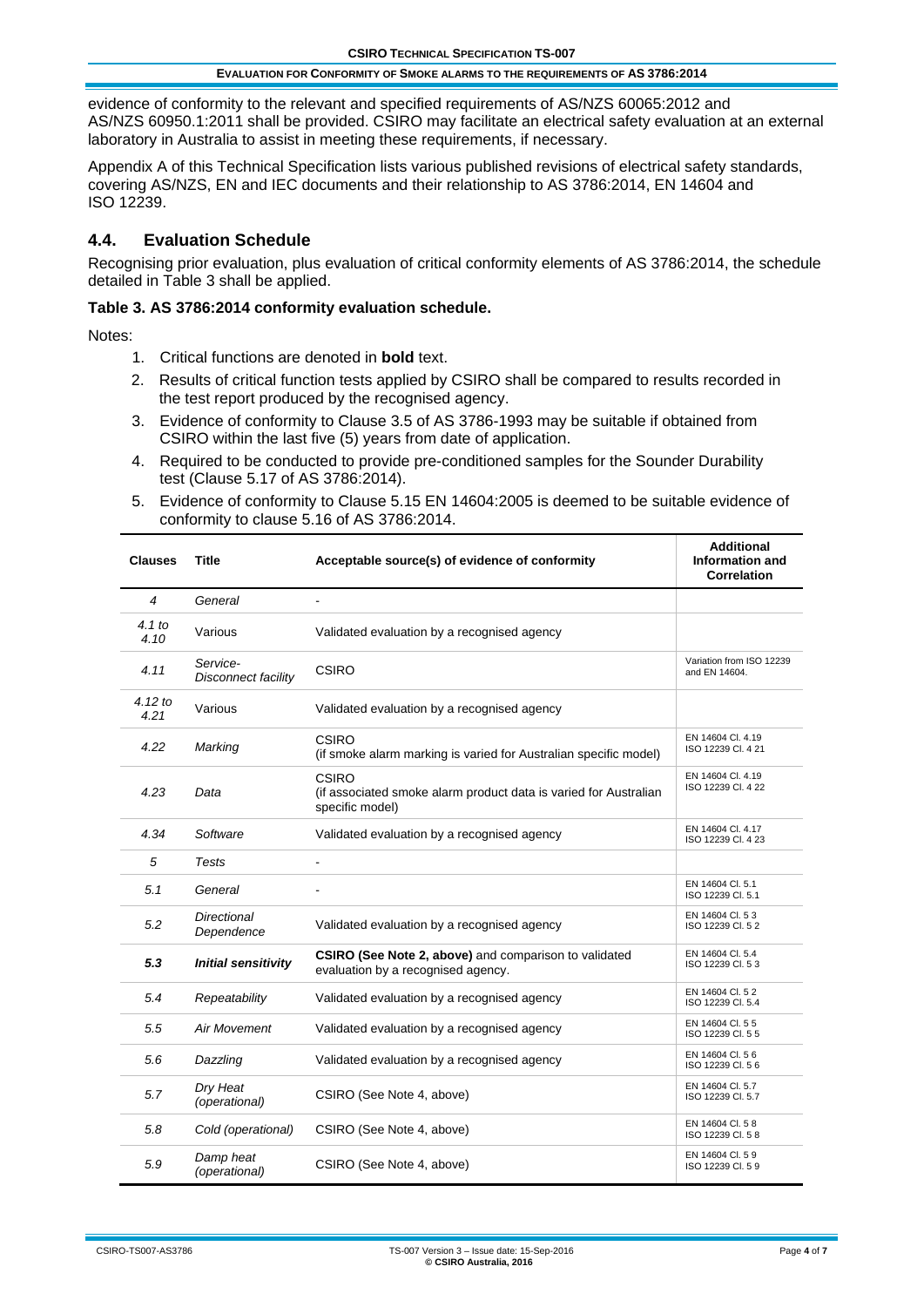| <b>Clauses</b> | Title                                                  | Acceptable source(s) of evidence of conformity                                                                                           | <b>Additional</b><br>Information and<br><b>Correlation</b>                                                                                 |
|----------------|--------------------------------------------------------|------------------------------------------------------------------------------------------------------------------------------------------|--------------------------------------------------------------------------------------------------------------------------------------------|
| 5.10           | Sulfur dioxide<br>$(SO2)$ corrosion,<br>21 days        | CSIRO (See Note 4, above)                                                                                                                | EN 14604 Cl. 5.10 (4 day<br>test duration)<br>ISO 12239 Cl. 5.10 (4 day<br>test duration)                                                  |
| 5.11           | Impact<br>(operational)                                | Validated evaluation by a recognised agency                                                                                              | EN 14604 Cl. 5.11<br>ISO 12239 Cl. 5.11                                                                                                    |
| 5.12           | Vibration,<br>sinusoidal<br>(operational)              | Validated evaluation by a recognised agency                                                                                              | EN 14604 Cl. 5.12<br>ISO 12239 Cl. 5.12                                                                                                    |
| 5.13           | Vibration.<br>sinusoidal<br>(endurance)                | Validated evaluation by a recognised agency                                                                                              | EN 14604 Cl. 5.13<br>ISO 12239 Cl. 5.13                                                                                                    |
| 5.14           | Extended<br>temperature<br>(operational) –<br>Optional | Validated evaluation by a recognised agency (optional)                                                                                   | Not included in EN 14604<br>ISO 12239 Cl. 5.14<br>(optional)                                                                               |
| 5.15           | <b>EMC</b> tests                                       | Validated evaluation by a recognised agency<br>(CSIRO Fire Systems may co-ordinate at an external if<br>necessary, see Footnote 2 above) | EN 14604 Cl. 5.14<br>ISO 12239 Cl. 5.15                                                                                                    |
| 5.16           | Fire sensitivity                                       | Validated evaluation by a recognised agency                                                                                              | EN 14604 Cl. 5.15<br>ISO 12239 Cl. 5.16                                                                                                    |
| 5.17           | Battery-low<br>condition                               | Validated evaluation by a recognised agency                                                                                              | EN 14604 Cl. 5.16<br>ISO 12239 Cl. 5.17                                                                                                    |
| 5.18           | 85 dBA sound<br>output                                 | <b>CSIRO (See Notes 2 and 3, above)</b> and comparison to<br>validated evaluation by a recognised agency                                 | Several variations to test<br>method and requirements<br>to EN and ISO standards.<br>EN 14604 Cl. 5.17<br>ISO 12239 Cl. 5.18<br>(optional) |
| 5.19           | Sounder durability                                     | CSIRO (See Table 2, above).                                                                                                              | Differing test method.<br>Additional samples with<br>precondition test required.<br>EN 14604 Cl. 5.18<br>ISO 12239 Cl. 5 20                |
| 5.20           | Interconnectable<br>smoke alarms                       | Validated evaluation by a recognised agency                                                                                              | EN 14604 Cl. 5.19<br>ISO 12239 Cl. 5 21                                                                                                    |
| 5.21           | Alarm silence<br>means                                 | Validated evaluation by a recognised agency<br>Sample 6.                                                                                 | Mandatory requirements if<br>function is provided.<br>EN 14604 Cl. 5 20<br>(Sample 16)<br>ISO 12239 Cl. 5 22                               |
| 5.22           | Variation in supply<br>voltage                         | Validated evaluation by a recognised agency                                                                                              | EN 14604 Cl. 5 21<br>ISO 12239 Cl. 5 23                                                                                                    |
| 5.23           | Polarity reversal                                      | Validated evaluation by a recognised agency, where prior<br>evaluation is to ISO 12239; or                                               | Differing test method to<br>EN standard.<br>EN 14604 Cl. 5 22<br>ISO 12239 Cl. 5 24                                                        |
|                |                                                        | CSIRO, where prior evaluation is to EN 14604.                                                                                            |                                                                                                                                            |
| 5.24           | Secondary power<br>source                              | Validated evaluation by a recognised agency                                                                                              | EN 14604 Cl. 5 23<br>ISO 12239 Cl. 5 25                                                                                                    |
| 5.25           | <b>Electrical safety</b>                               | <b>CSIRO</b> (via co-ordination with an external electrical safety<br>laboratory, where necessary)                                       | EN 14604 and ISO 12239<br>refer to earlier versions of<br>electrical safety standards<br>that neglect AS/NZS<br>specific variations.       |
| 5.26           | Sequence timing<br>for smoke alarms<br>with voice      | Validated evaluation by a recognised agency                                                                                              | Mandatory requirements if<br>function is provided.<br>EN 14604 does not<br>specify requirements.<br>ISO 12239 Cl. 5 27                     |

## **4.5. Suitability of External Evidence**

Assessment of the suitability of external agencies (laboratory) evidence shall be conducted in accordance with the CSIRO Recognition Framework.

Evidence of conformity, in the form of endorsed test reports written in English, are required to be submitted in full. Where test reports were originally produced in a language other than English, certified translations may be supplied instead. Submitted external test reports must provide sufficient detail to describe the product being evaluated in full and in detail, and establish that an evaluation schedule was designed and applied to each model or variant of smoke alarm submitted to the external agency.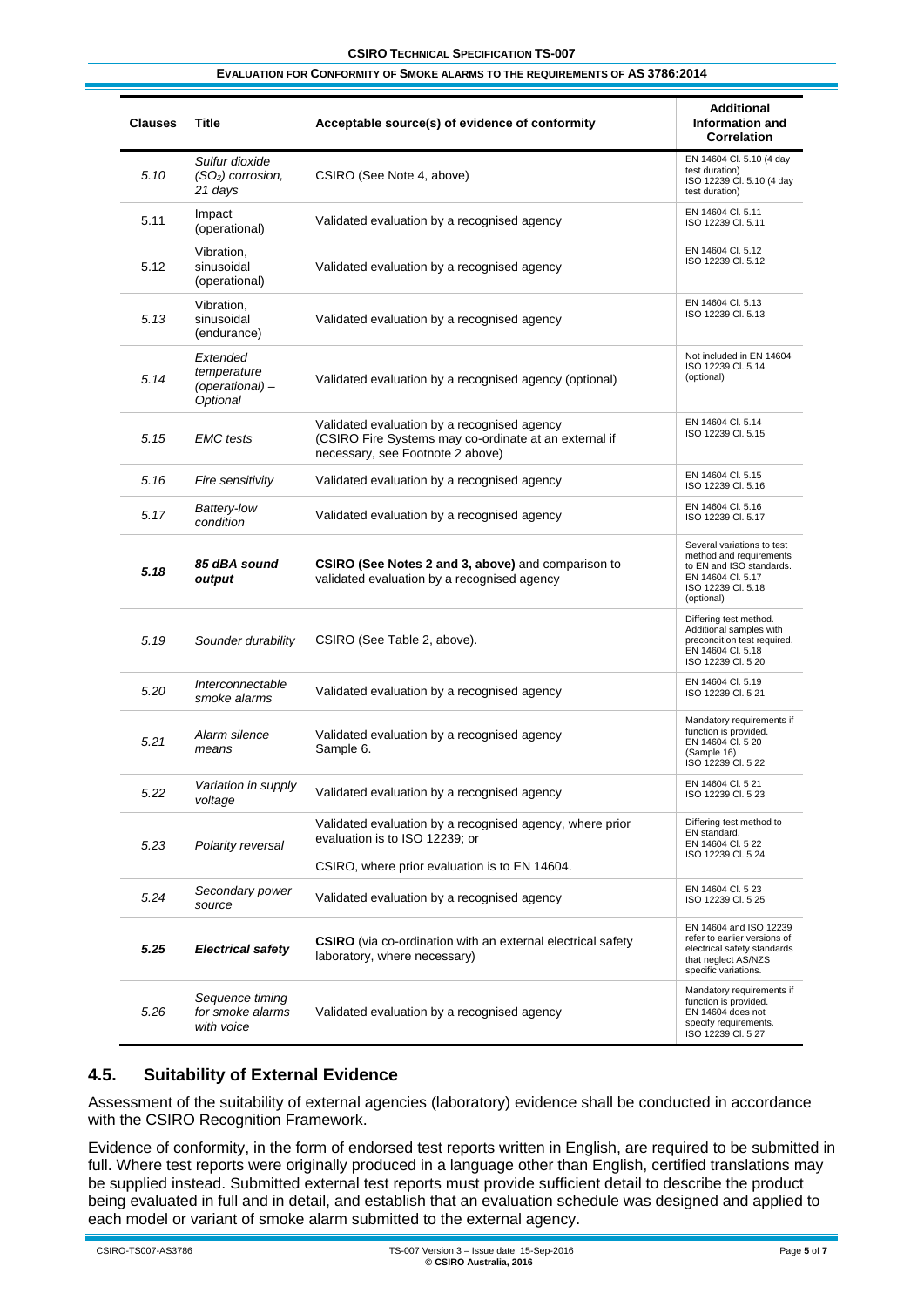External evidence can only be accepted where verification between the product submitted for evaluation and the specimens in the endorsed test report is considered a critical requirement. Where external reports do not provide sufficient product identification, additional evaluation to specified requirements (testing) may be required.

## **4.6. Certificates of Conformity**

Certificates, such as those published by a Conformity Assessment Body, do not provide direct and sufficient detail for the purposes of evaluation for conformity to AS 3786:2014.

## **4.7. Normative References**

For the purpose of evaluation to AS 3786:2014, the revisions of normative references that shall apply are given in Table 4.

| Table 4. Versions of normative references which shall apply to the evaluation for conformity of |
|-------------------------------------------------------------------------------------------------|
| smoke alarms to AS 3786:2014.                                                                   |

| <b>Normative Reference</b>  | <b>Title</b>                                                                                                                                                                               | <b>Revision</b> |
|-----------------------------|--------------------------------------------------------------------------------------------------------------------------------------------------------------------------------------------|-----------------|
| AS 60068                    | Environmental testing-Tests                                                                                                                                                                |                 |
| AS 60068.1                  | Part 1: General                                                                                                                                                                            | 2003            |
| AS 60068.2.1                | Test A: Cold                                                                                                                                                                               | 2003            |
| AS 60068.2.2                | Test B: Dry heat                                                                                                                                                                           | 2003            |
| AS 60068.2.6                | Test Fc: Vibration (sinusoidal)                                                                                                                                                            | 2003            |
| AS 60068.2.42               | Test Kc: Sulphur dioxide test for contacts and connections                                                                                                                                 | 2004            |
| AS 60068.2.78               | Test Cab: Damp heat, steady state                                                                                                                                                          | 2003            |
| AS IEC 61672                | Electroacoustics-Sound level meters                                                                                                                                                        |                 |
| AS IEC 61672.1              | Part 1: Specifications                                                                                                                                                                     | 2004            |
| AS/NZS 60950                | Information technology equipment-Safety                                                                                                                                                    |                 |
| AS/NZS 60950.1              | Part 1: General requirements (IEC 60950-1, Ed. 2.0 (2005), MOD)                                                                                                                            | 2011            |
| AS 60065                    | Audio, video and similar electronic apparatus-Safety requirements (IEC<br>60065, Ed.7.2 (2011) MOD)                                                                                        | 2012            |
| ISO 209                     | Aluminium and Aluminium Alloys-Chemical Composition                                                                                                                                        | 2007            |
| ISO 2919                    | Radiological protection-Sealed radioactive sources-General requirements<br>and classification                                                                                              | 2012            |
| <b>ISO 7240</b>             | Fire detection and alarm systems                                                                                                                                                           |                 |
| ISO 7240-3 or AS<br>7240.37 | Part 3: Audible alarm devices                                                                                                                                                              | 2014            |
| ISO 7731                    | Ergonomics—Danger signals for public and work areas—Auditory danger<br>signals                                                                                                             | 2003            |
| ISO 8201                    | Acoustics—Audible emergency evacuation signal                                                                                                                                              | 1987            |
| EN 50130                    | <b>Alarm Systems</b>                                                                                                                                                                       |                 |
| EN 50130-4                  | Part 4: Electromagnetic Compatibility—Product Family Standard: Immunity<br>Requirements for Components Of Fire, Intruder, Hold Up, CCTV, Access<br><b>Control and Social Alarm Systems</b> | 2011            |

## **5. REPORTING**

The evaluation for conformity report shall include relevant information specified as follows:

- a) A statement of conformity with reference to AS 3786:2014 and unambiguous designation of the following:
	- all models selected and evaluated in accordance with this document.
- b) All other information in accordance with the reporting requirements of Australian Standard AS ISO/IEC 17025-2005.

<sup>7</sup> ISO 7240-3 was adopted as Australian Standard AS ISO 7240.3 in 2014.